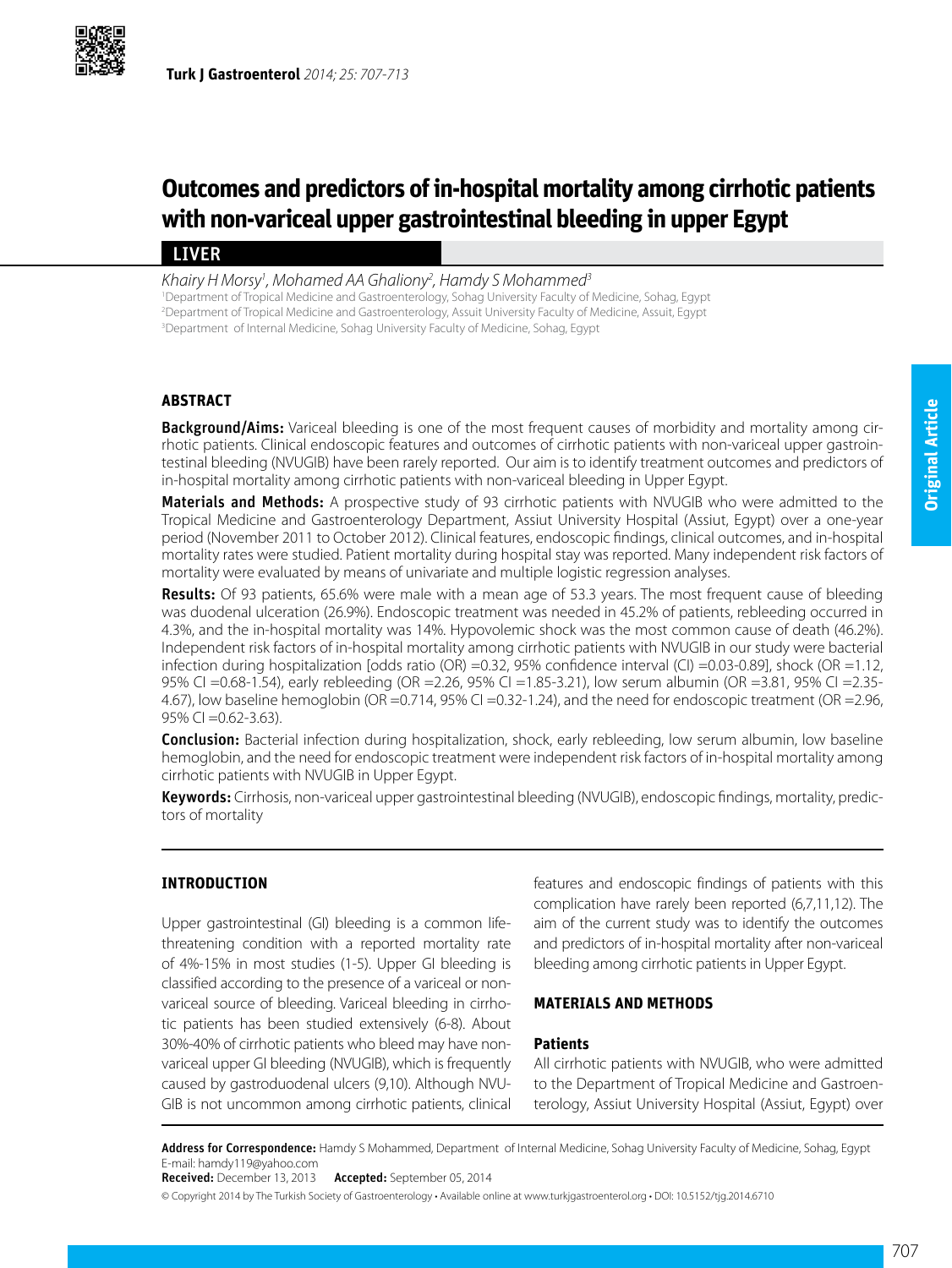### **Morsy et al. Non-variceal bleeding among cirrhotic patients** *Turk J Gastroenterol 2014; 25: 707-713*

a one-year period from November 2011 to October 2012, were included in this prospective study.

A complete history, thorough physical examination, monitoring of vital signs, establishment of an intravenous line, and resuscitation, when needed, was performed for each patient. Intravenous fluids were administered to all patients with an insufficient fluid volume status. The number of transfused blood units was indicated according to individual requirements.

Liver function and serum creatinine were assessed on admission and serially during hospitalization. Complete blood count, serum sodium, and number of units of blood received were recorded. All patients underwent upper endoscopy within 12-24 h of admission and therapy was initiated according to the endoscopic findings. For all patients, ciprofloxacin (500 mg every 12 h) was administered orally for 5 days. Patients with an actively bleeding peptic ulcer or visible vessels received an injection of adrenaline, followed by continuous omeprazole infusion at 8 mg/h for 3 days, which was then continued orally (13). Urine analysis, chest X-ray, ascitic fluid analysis, and fluid culture (if needed) were performed to detect sources of infection. All patients underwent abdominal ultra-sonography and testing for the surface antigen of the hepatitis B virus (HBsAg) and hepatitis C virus antibodies (HCV Abs).

Of 532 consecutive patients with cirrhosis and upper GI bleeding who were treated at our department over the one-year study period, 439 (82.5%) had variceal bleeding and 93 (17.5%) had NVUGIB.

## **Exclusion criteria**

Patients with bleeding due to esophageal varices or gastric varices were excluded.

#### **Definitions**

The following definitions, used for analysis of the results, were established before collection of patient data.

**Cirrhosis:** Diagnosis based on a combination of physical signs, biochemical tests, and ultrasonographic findings.

**Severity of liver disease:** Hepatic function on admission was graded according to the Child-Turcotte-Pugh classification criteria (14).

**Bleeding from a variceal source:** Considered if the initial endoscopy showed any signs of variceal hemorrhage according to the Baveno Consensus Workshop guidelines (15). These patients were excluded from the study.

**Early rebleeding:** Defined as a new hematemesis or melena after a 24-h period of stable vital signs and hemoglobin levels, as defined by the Baveno Consensus Workshop guidelines (15). **The intensity of GI bleeding (GIB) was classified as follows: moderate**, requirement of <4 U of packed red blood cells (PRBCs); **severe**, requirement of 4-6 U of PRBC; and **massive**, presence of hypovolemic shock and/or the requirement of >6 U of PRBCs. Hypovolemic shock was defined as systolic blood pressure <90 mmHg or a reduction of >40 mmHg compared with the baseline, together with signs of hypoperfusion unresponsive to the administration of plasma expanders and PRBCs (16).

**In-hospital mortality:** Defined as death during hospital stay. The cause of death was also determined.

**Bacterial infection:** Defined as spontaneous bacterial peritonitis (ascitic fluid culture and ascitic fluid polymorphonuclear cell count ≥250/mm<sup>3</sup>), urinary tract infection (urinalysis and urine culture), and/or pneumonia (chest X-ray and sputum culture). Other infections were diagnosed according to clinical, radiological, and bacteriological data (17).

**Ischemic hepatitis:** Defined as an 8-fold increase or greater in aspartate transaminase and alanine transaminase levels over normal or baseline values (18).

**Renal failure:** Defined as an increase in serum creatinine of ≥50% with respect to the baseline value to a value >1.5 mg/dL within the first 7 days after hemorrhage or until the end of hospitalization or death, if shorter. A cut-off serum creatinine value of 1.5 mg/dL was used, because previous studies have shown that patients with cirrhosis and creatinine above this level have a markedly reduced glomerular filtration rate (19), and this value is used in the definition of hepatorenal syndrome (20).

## **Ethical considerations**

Before enrollment, all participants submitted signed informed consent forms after receiving a detailed explanation of the study objectives. Participants were clearly informed that refusing to participate will not affect full access to available medical services and treatment. Data were collected by personal interview with participants, taking in consideration data confidentiality. The study protocol was approved by the Faculty of Medicine Ethical Committee.

## **Statistic analysis**

Statistical analysis was performed using Statistical Package for the Social Sciences (ver. 17; SPSS Inc., Chicago, IL, USA). All data are expressed as mean  $\pm$  standard deviation (SD) or frequency. Continuous variables were compared using the Student's *t*-test and proportions were compared by chisquared tests. Univariate analysis was performed to identify predictive factors of in-hospital mortality. Variables that reached statistical significance in the univariate analyses were subsequently included in multivariate analyses. Results are presented as mean±SD. A probability (p) value of <0.05 was considered statistically significant.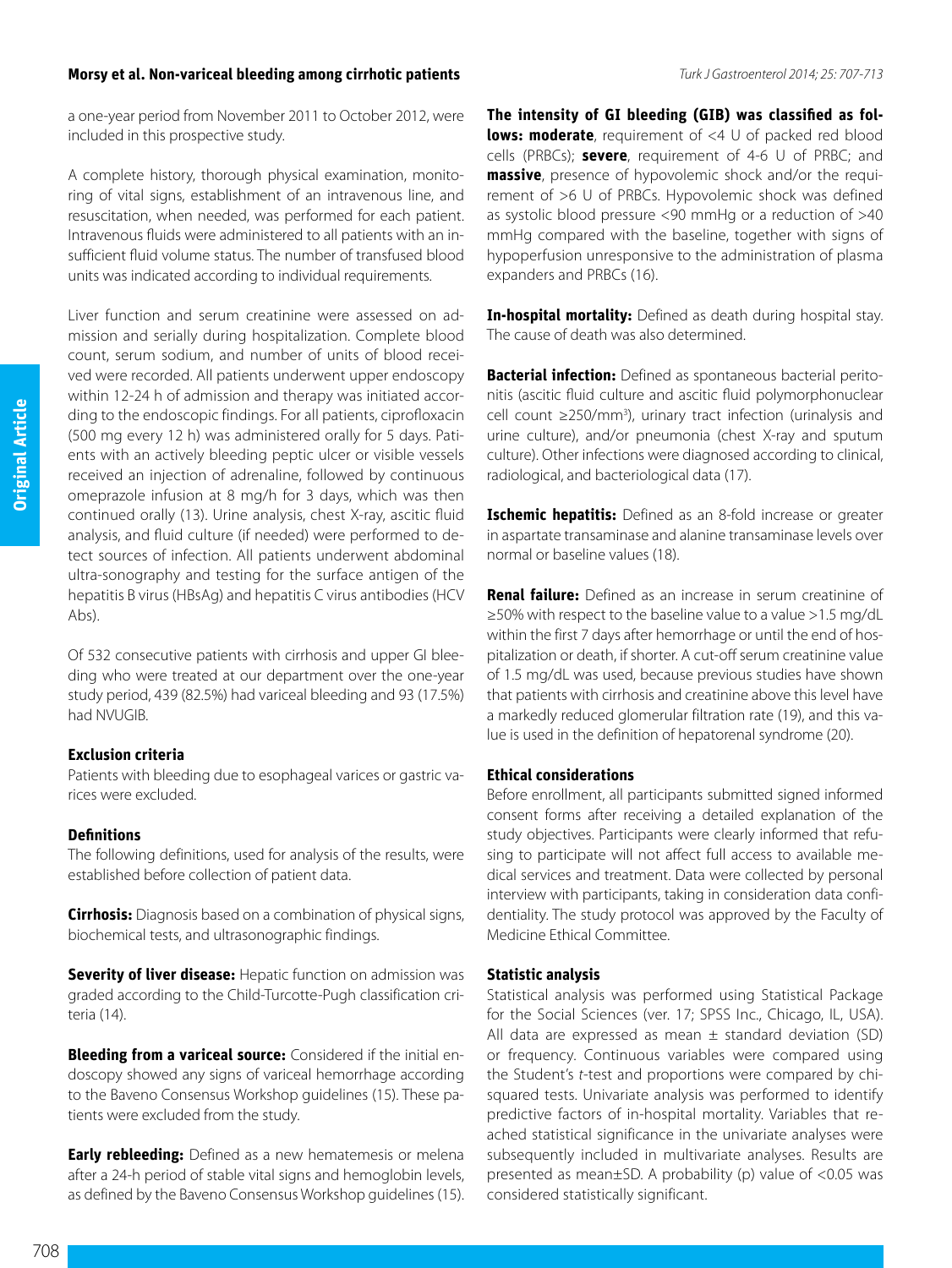## **RESULTS**

A total of 93 patients (65.6% males) were included in the study, of whom 84.9% were positive for HCV Abs and 80.9% were classified as Child-Turcotte-Pugh grade C. Early rebleeding occurred in 4.3% of cases. Bacterial infection during hospitalization occurred in 10.7% of cases. Spontaneous bacterial peritonitis was present in 6.4% of cases (diagnosed by ascitic fluid analysis and culture). Pneumonia was present in 2.15% of cases (diagnosed by chest X-ray and sputum culture). Urinary tract infection was present in 2.15% of cases (diagnosed by urinalysis and urine culture) (Table 1).

The most common sources of bleeding at endoscopy were duodenal ulceration (26.9%), congestive gastropathy (25.8%), gastric erosion (24.7%), and duodenal erosion (21.5%) (Table 2). Adherent blood clot (46.4%) was the most common sign of recent bleeding from an ulcer, followed by a clean ulcer base (Table 3). Proton pump inhibitors were administered to 91.4% of patients and endoscopic treatment (epinephrine injection or argon plasma coagulation) was required in 45.2% (Table 4).

In-hospital mortality among cirrhotic patients with NVUGIB was 14%. As shown in Table 5, causes of death included hypovolemic shock (46.2%), renal failure (23.1%), end-stage liver failure (23.1%), and hepatic encephalopathy/HCC (7.7 %).

Of 26 variables analyzed in regard to in-hospital mortality, 13 had predictive value according to univariate analysis (Table 6). Analysis of 13 risk factors by multivariate analysis showed that six had independent predictive value for in-hospital mortality, which included bacterial infection during hospitalization, shock, early rebleeding, baseline hemoglobin, low serum albumin, and need for endoscopic treatment (Table 7).

## **DISCUSSION**

Non-variceal bleeding occurs in 30%-40% of all patients with upper GI hemorrhage (9,10). Hence identification of predictors of mortality among such patients may be helpful to improve treatment outcomes. Most previous studies have focused on characteristics of variceal bleeding, whereas relatively few reports have considered non-variceal and variceal bleeding together (6,11,12). Clinical and endoscopic features, as well as treatment outcomes of cirrhotic patients with NVUGIB have been rarely reported (13).

Our study disclosed several important observations. First, NVU-GIB occurred in 17.5% of cirrhotic patients. Second, duodenal ulceration was the most common cause of NVUGIB. Third, the rate of in-hospital mortality because of NVUGIB among cirrhotic patients was 14%. Fourth, independent risk factors for inhospital mortality because of NVUGIB among cirrhotic patients included bacterial infection during hospitalization, shock, early rebleeding, low serum albumin, low baseline hemoglobin, and the need for endoscopic treatment.

## *Turk J Gastroenterol 2014; 25: 707-713* **Morsy et al. Non-variceal bleeding among cirrhotic patients**

Table 1. Demographic, clinical, and laboratory characteristics of cirrhotic patients with non-variceal upper gastrointestinal bleeding (n=93)

| <b>Characteristics</b>                            | Mean±SD n (%)   |
|---------------------------------------------------|-----------------|
| Male gender                                       | 61 (65.6%)      |
| Age (years)                                       | $53.3 \pm 11.2$ |
| Etiology of liver cirrhosis:                      |                 |
| HCV Ab +ve                                        | 79 (84.9%)      |
| $HBs$ Ag +ve                                      | 9 (9.7%)        |
| HCV/HBV co-infection                              | $3(3.2\%)$      |
| Negative HCV infection and Negative HBV infection | $2(2.2\%)$      |
| Child-turcotte-pugh grade                         |                 |
| Α                                                 | $6(6.4\%)$      |
| B                                                 | 12 (12.9%)      |
| Ċ                                                 | 75 (80.7%)      |
| Hepatic encephalopathy                            | 7 (7.5%)        |
| Ascites on admission                              | 25 (26.9%)      |
| Jaundice on admission                             | 16 (17.2%)      |
| Hepatocellular carcinoma                          | 7 (7.5%)        |
| Bacterial infection during hospitalization        | 10 (10.7%)      |
| Spontaneous bacterial peritonitis                 | $6(6.4\%)$      |
| Pneumonia                                         | 2(2.15%)        |
| Urinary tract infection                           | 2 (2.15%)       |
| Comorbidities                                     |                 |
| Diabetes mellitus                                 | 22 (23.7%)      |
| Cardiovascular disease                            | 10 (10.7%)      |
| <b>COPD</b>                                       | 5 (5.4%)        |
| Bleeding risk factors                             |                 |
| Chronic NSAID use                                 | 22 (23.7%)      |
| Tobacco use                                       | 48 (51.6%)      |
| History of previous bleeding                      | 7(7.5%)         |
| <b>Clinical manifestations</b>                    |                 |
| Melena                                            | 53 (62.4%)      |
| Red bright hematemesis                            | 36 (38.7%)      |
| Coffee-ground hematemesis                         | 21 (22.6%)      |
| Laboratory data on admission                      |                 |
| Serum hemoglobin (g/dL)                           | $9.2 \pm 3.2$   |
| Total bilirubin (umol/L)                          | 35.5±5.7        |
| Serum albumin (g/dL)                              | $2.08 \pm 0.7$  |
| Serum ALT (IU/L)                                  | $54 + 15$       |
| Serum AST (IU/L)                                  | $63 + 21$       |
| Prothrombin time (seconds)                        | $17.1 \pm 6.6$  |
| Serum creatinine (µmol/L)                         | $111.5 \pm 5.4$ |
| Serum sodium (mEq/L)                              | 141.7±0.38      |
| Platelets count $(x 10^9 \mu/L)$                  | 126.06±15.83    |
| Others factors                                    |                 |
| In-hospital bleeding                              | 4 (4.3%)        |
| Homodynamic instability on admission              | 27 (29%)        |
| Patients requiring blood transfusions             | 57 (61.3%)      |
| Blood units transfused                            | $2.4 \pm 0.61$  |
| Rockall score                                     | $5.12 \pm 1.7$  |

COPD: chronic obstructive pulmonary diseases; NSAID: non-steroidal antiinflammatory drugs; HBsAg: hepatitis B virus; HCV Abs: hepatitis C virus antibodies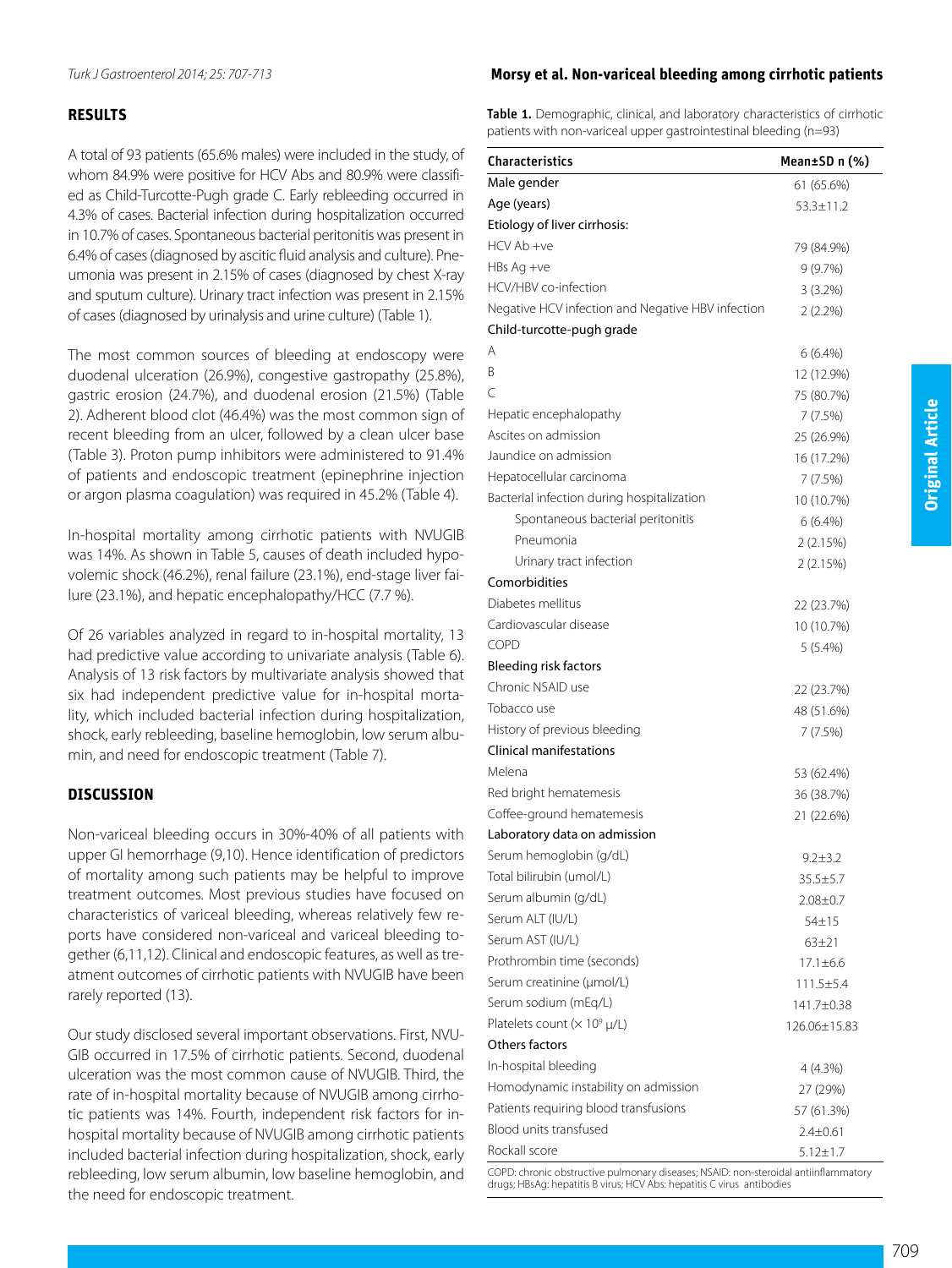#### **Morsy et al. Non-variceal bleeding among cirrhotic patients** *Turk J Gastroenterol 2014; 25: 707-713*

| Source of bleeding                                                 | Number (%) (n=93) |  |  |  |
|--------------------------------------------------------------------|-------------------|--|--|--|
| Duodenal ulcers                                                    | 25 (26.9%)        |  |  |  |
| Congestive gastropathy                                             | 24 (25.8%)        |  |  |  |
| Gastric erosions                                                   | 23 (24.7%)        |  |  |  |
| Duodenal erosions                                                  | 20 (21.5%)        |  |  |  |
| Angiodysplasia                                                     | $8(8.6\%)$        |  |  |  |
| Lower esophageal ulcers                                            | $5(5.4\%)$        |  |  |  |
| Gastric ulcers                                                     | $3(3.2\%)$        |  |  |  |
| N.B. More than one lesion as a source of bleeding in some patients |                   |  |  |  |

Table 3. Stigmata of recent hemorrhage from ulcer (n=28)

| Stigmata of recent bleeding    | Number (%)<br>$(n=28)$ |  |
|--------------------------------|------------------------|--|
| Spurter                        | $2(7.1\%)$             |  |
| Visible vessel                 | $2(7.1\%)$             |  |
| Adherent clot                  | 13 (46.4%)             |  |
| Flat spots                     | $0(0\%)$               |  |
| Clean base                     | 6(21.4%)               |  |
| No stigmata of recent bleeding | 5 (17.9%)              |  |

Table 4. Medical and endoscopic treatment of cirrhotic patients with nonvariceal upper gastrointestinal bleeding

| <b>Treatment</b>         | Number (%)<br>$(n=93)$ |
|--------------------------|------------------------|
| Medical treatment        |                        |
| Proton Pump inhibitors   | 85 (91.4%)             |
| Endoscopic treatment     | 42 (45.2%)             |
| Epinephrine injection    | 23 (24.8%)             |
| Argon plasma coagulation | 19 (20.4%)             |

Table 5. Outcomes and causes of in-hospital mortality among cirrhotic patients with non-variceal upper gastrointestinal bleeding

|                                            | Number (%)  |  |
|--------------------------------------------|-------------|--|
| Outcomes (n=93): Clinical rebleeding       | $4(4.3\%)$  |  |
| In-hospital mortality                      | 13 (14%)    |  |
| Mortality causes (n=13): Hypovolemic shock | $6(46.2\%)$ |  |
| Renal failure                              | $3(23.1\%)$ |  |
| End-stage liver cell failure               | $3(23.1\%)$ |  |
| Hepatic encephalopathy plus HCC            | 1(7.7%)     |  |

Liver cirrhosis is a clinically labile condition, so NVUGIB certainly has particular implications in the clinical evolution of cirrhosis as compared with non-cirrhotic patients (12). Our in-hospital mortality rate was similar to that reported by González-González et al. (13) (14% vs. 13.8%, respectively) in spite of the differences in patient-related factors in the two studies, such

as the ratio of patients with a Child-Turcotte-Pugh grade of C (80.7% vs. 26%, respectively) and ulceration as the primary source of bleeding (30.1% vs. 50.6%, respectively). In addition, the primary etiology of cirrhosis in our cohort was HCV infection (84.9%), whereas alcohol consumption was the main cause of cirrhosis (63.8%) reported by González-González et al. (13).

The frequency of duodenal ulcers in our study was similar to that reported in non-cirrhotic patients (2,21) and was considered the most common cause of non-variceal bleeding in cirrhotic patients, followed by gastropathy, gastric erosion, duodenal erosion, angiodysplasia, lower esophageal ulcers, and gastric ulcers. Peptic ulcers in cirrhotic patients may increase the risk of bleeding because of coagulation disorders and thrombocytopenia, which is frequently observed in these patients (22).

In our study, the rebleeding rate was slightly higher than that reported in non-cirrhotic patients (4.3% vs. 3.2%) (2) and also higher than that reported by González-González et al. (13) among cirrhotic patients with non-variceal bleeding (4.3% vs. 1.9%), which may be explained by patient-related factors.

In-hospital mortality was significantly higher in our study than that reported for non-cirrhotic patients in three previous studies (14% vs. 5.4 %, 4.5 %, and 4.6 %, respectively) (2,21,23), but similar to that reported in cirrhotic patients (14% vs. 13.8%) (13).

Hypovolemic shock was the most common cause of death (46.2%) in our study, whereas the remaining causes of deaths were associated with end-stage liver failure (23.1%), renal failure (23.1%), and hepatic encephalopathy plus hepatocellular carcinoma (7.7%). Death was directly related to a bleeding episode in 29.2% of non-cirrhotic patients, and comorbidities had a fundamental role in the occurrence of death in the remaining cases (4). González-González et al. (13) reported that the most common causes of death in cirrhotic patients with non-variceal bleeding were hypovolemic shock (36.4%), renal failure (36.4%), and liver failure (13.6%).

Predictors of in-hospital mortality among cirrhotic patients with NVUGIB in our study were bacterial infection during hospitalization, shock, early rebleeding, low serum albumin, low baseline hemoglobin, and endoscopic treatment, whereas the following predictors were observed in the non-cirrhotic patients: severity of a bleeding episode, functional class, in-hospital bleeding, number of comorbidities, and advanced age (2,12,21,24,25).

Cryptogenic etiology of cirrhosis, low serum albumin, and active bleeding at the ulcer base were independent predictors of in-hospital mortality among cirrhotic patients with NVU-GIB (13), although these predictors differed from those of inhospital mortality in our study, with the exception of low serum albumin, which was an independent predictor of in-hospital mortality in both studies. The need for endoscopic treatment was an independent predictor of in-hospital mortality among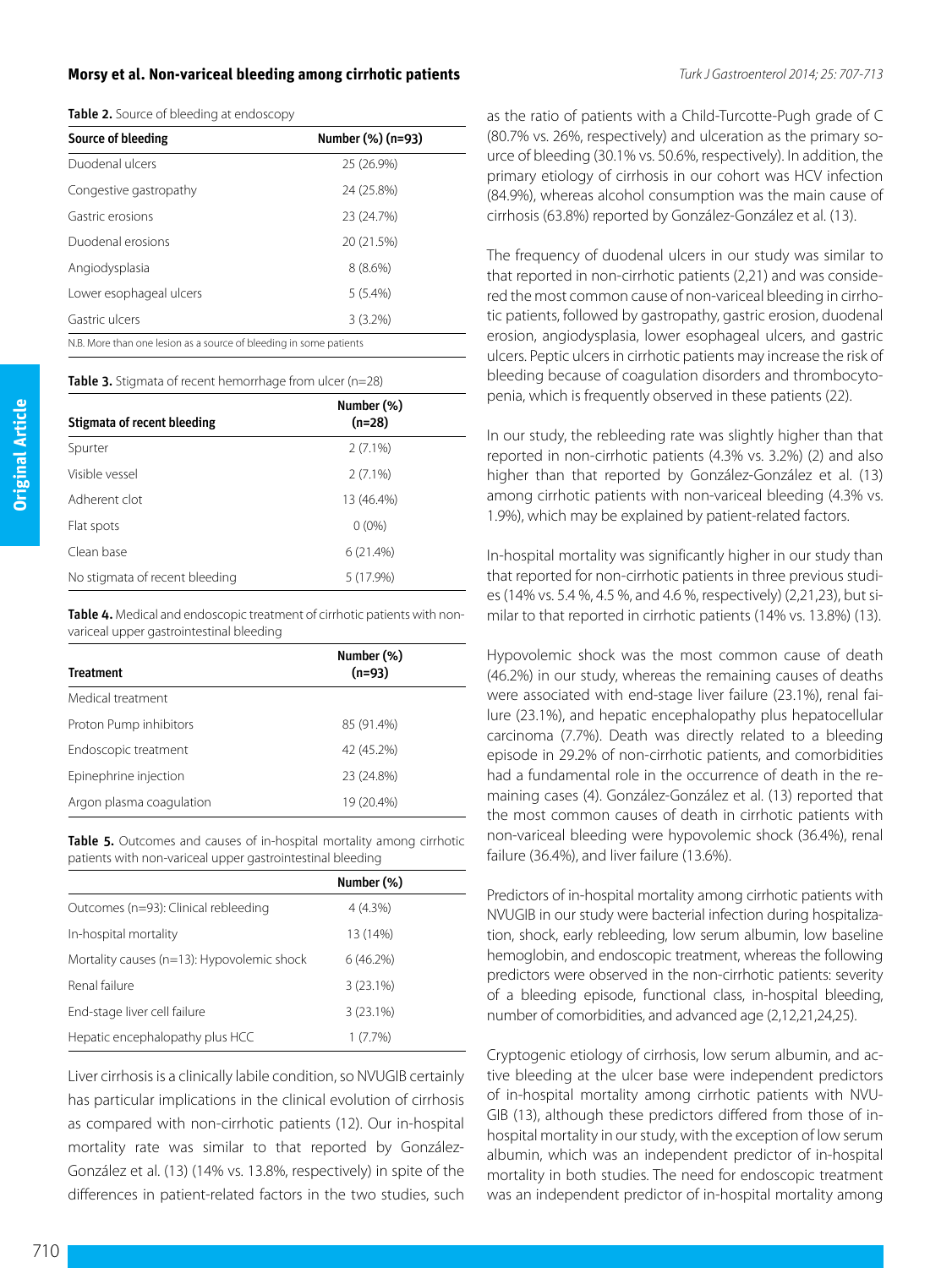## Table 6. Univariate analysis of risk factors for in-hospital mortality

| Variables                                  | <b>Death</b><br>$(n=13)$ | No death<br>$(n=80)$ | p value  |
|--------------------------------------------|--------------------------|----------------------|----------|
| Sex                                        |                          |                      |          |
| Male                                       | $9(69.2\%)$              | 52 (65%)             | 0.766    |
| Female                                     | 4 (30.8%)                | 28 (35%)             |          |
| Age, years (mean±SD)                       | $56.5 \pm 12.4$          | $52.2 \pm 10.2$      | 0.333    |
| Renal failure                              | 3(23.1%)                 | $0(0\%)$             | $0.000*$ |
| Encephalopathy on admission                | 1(7.7%)                  | 6(7.5%)              | 1.000    |
| Presence of jaundice                       | $6(46.1\%)$              | 10 (12.5%)           | $0.010*$ |
| Presence of ascites on admission           | 10 (76.9%)               | 15 (18.7%)           | $0.000*$ |
| Bacterial infection during hospitalization | 7 (53.9%)                | 3(3.7%)              | $0.000*$ |
| Hepatocellular carcinoma                   | $1(7.7\%)$               | 6(7.5%)              | 0.981    |
| Intensity of GIB (severe or massive)       | 10 (76.9%)               | 15 (18.7%)           | $0.000*$ |
| Shock                                      | $6(46.1\%)$              | 9(11.25%)            | $0.000*$ |
| Child-Turcotte-Pugh grade C                | 13 (100%)                | 62 (77.5%)           | 0.127    |
| Early rebleeding                           | 4 (30.8%)                | $0(0.0\%)$           | $0.000*$ |
| Ischemic hepatitis                         | 8 (61.5%)                | 10 (12.5%)           | $0.000*$ |
| Baseline hemoglobin (g/dL)                 | $8.1 \pm 0.55$           | $9.51 \pm 0.17$      | $0.000*$ |
| Total bilirubin (µmol/L)                   | 40.11±8.25               | 34.17±5.12           | 0.612    |
| Serum albumin (g/dL)                       | $1.81 \pm 0.13$          | $2.23 \pm 0.05$      | $0.000*$ |
| Prothrombin time (s)                       | 21.84±1.27               | 16.32±0.64           | 0.062    |
| Number of units of blood transfused        | $2.8 \pm 0.45$           | $2.3 \pm 0.24$       | $0.000*$ |
| Platelet count (x10° u/L)                  | 119.02±18.11             | 128.80±5.01          | 0.732    |
| Serum sodium (mEq/L)                       | 132.15±2.35              | 135.41±1.02          | 0.436    |
| Etiology of cirrhosis                      |                          |                      |          |
| HCV Ab +ve                                 | 11 (84.6%)               | 68 (85%)             | 0.972    |
| $HBs$ Aq $+ve$                             | $2(15.4\%)$              | 7 (8.75%)            | 0.746    |
| HCV/HBV co-infection                       | 0(0%                     | 3 (3.75%)            | 0.712    |
| Negative for HCV and HBV infection         | $0(0\%)$                 | 2(2.5%)              | 0.852    |
| Comorbidities:                             |                          |                      |          |
| Diabetes mellitus                          | 4 (30.8%)                | 18 (22.5%)           | 0.836    |
| Cardiovascular disease                     | $1(7.7\%)$               | 9 (11.25%)           | 0.913    |
| COPD                                       | $1(7.7\%)$               | 4(5%)                | 0.823    |
| Ulcer as source of bleeding                | 10 (76.9%)               | 18 (22.5%)           | $0.02*$  |
| Stigmata of recent bleeding from ulcer     | 9/10 (90%)               | 14/18 (77.7%)        | 0.726    |
| The need for endoscopic treatment          | 13 (100%)                | 29 (36.25%)          | $0.03*$  |
| Rockall's score                            | $5.22 \pm 1.2$           | $5.08 \pm 1.9$       | 0.634    |

 $\overline{\phantom{a}}$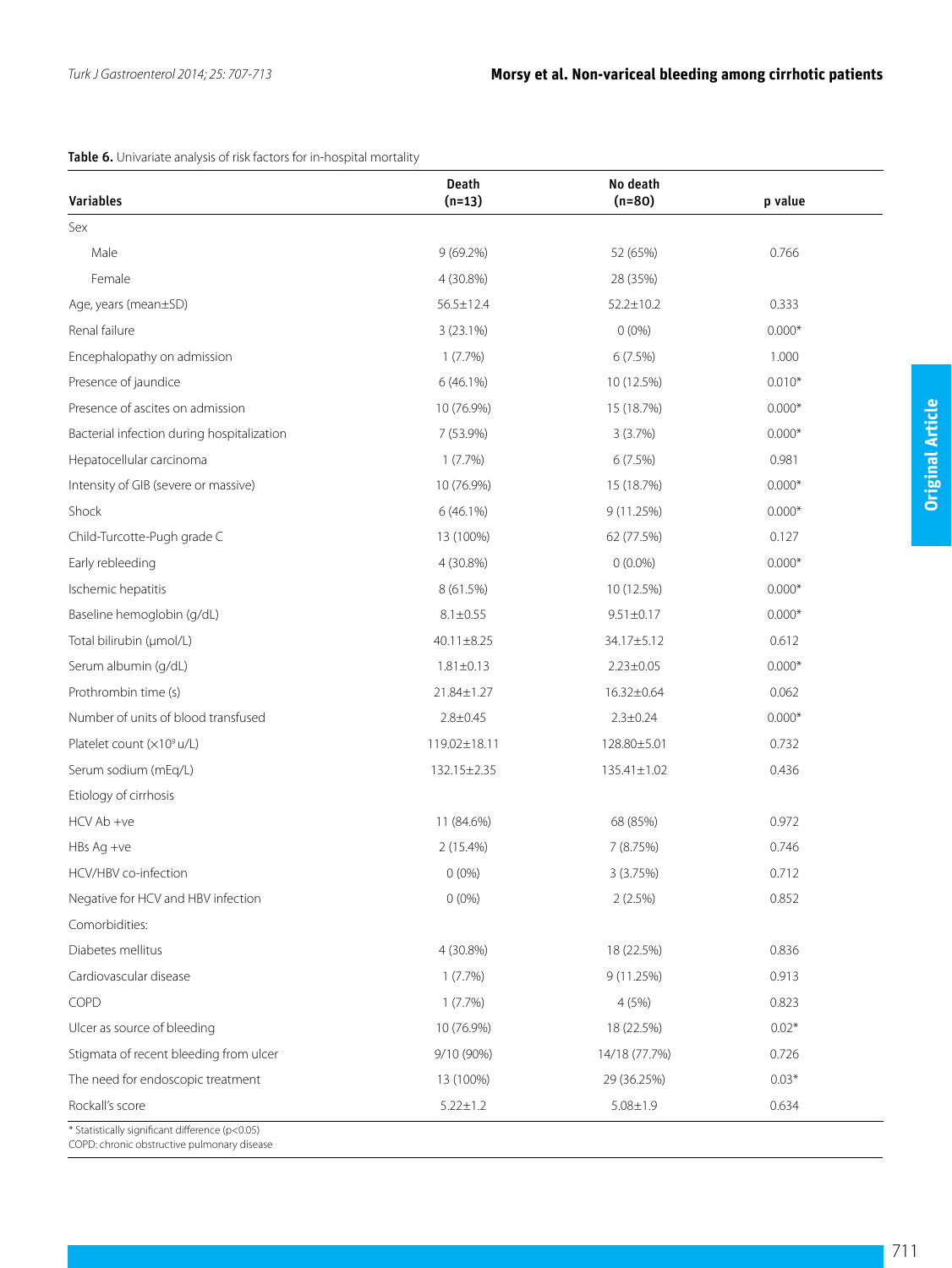## **Morsy et al. Non-variceal bleeding among cirrhotic patients** *Turk J Gastroenterol 2014; 25: 707-713*

|  |  |  |  |  |  |  | Table 7. Multivariate analysis of risk factors for in-hospital mortality |  |
|--|--|--|--|--|--|--|--------------------------------------------------------------------------|--|
|--|--|--|--|--|--|--|--------------------------------------------------------------------------|--|

|                                            | <b>Death</b>    | No death      |       |               |         |  |
|--------------------------------------------|-----------------|---------------|-------|---------------|---------|--|
| <b>Variables</b>                           | $(n=13)$        | $(n=80)$      | OR    | 95% CI        | p value |  |
| Bacterial infection during hospitalization | 7 (53.9%)       | 3(3.7%)       | 0.32  | $0.03 - 0.89$ | 0.000   |  |
| Shock                                      | $9(69.2\%)$     | 11 (13.7%)    | 1.12  | $0.68 - 1.54$ | 0.04    |  |
| Early rebleeding                           | 4 (30.8%)       | $0(0.0\%)$    | 2.26  | 1.85-3.21     | 0.018   |  |
| Baseline hemoglobin (g/dL)                 | $8.1 \pm 0.55$  | $9.51 + 0.17$ | 0.714 | $0.32 - 1.24$ | 0.035   |  |
| Serum albumin (g/dL)                       | $1.81 \pm 0.13$ | $2.23 + 0.05$ | 3.81  | 2.35-4.67     | 0.006   |  |
| The need for endoscopic treatment          | 13 (100%)       | 29 (36.25%)   | 2.96  | $0.62 - 3.63$ | 0.002   |  |
| CI: confidence interval; OR: odds ratio    |                 |               |       |               |         |  |

cirrhotic patients with NVUGIB in our study (45.2%), although this factor was not significant in the multivariate analysis performed by González-González et al. (13).

Two limitations to this study that should be addressed include the small number of patients in our cohort and the lack of a control group of non-cirrhotic patients.

The in-hospital mortality rate among cirrhotic patients with NVUGIB was greater than that of non-cirrhotic patients. Duodenal ulcers, congestive gastropathy, gastric erosion, and duodenal erosion were the most common causes of NVUGIB among cirrhotic patients. Hypovolemic shock was the most common cause of in-hospital mortality among cirrhotic patients with NVUGIB. Bacterial infection during hospitalization, shock, early rebleeding, low serum albumin, low baseline hemoglobin, and the need for endoscopic treatment were independent risk factors for in-hospital mortality among cirrhotic patients with NVUGIB.

**Ethics Committee Approval:** Ethics committee approval was received for this study.

**Informed Consent:** Written informed consent was obtained from patients who participated in this study.

#### **Peer-review:** Externally peer-reviewed.

**Author contributions:** Concept - K.H.M., M.A.A.G.; Design - K.H.M.; Supervision - K.H.M., M.A.A.G.; Resource - K.H.M., M.A.A.G.; Materials - K.H.M., M.A.A.G.; Data Collection and/or Processing - K.H.M., M.A.A.G., H.S.M.; Analysis &/or Interpretation - K.H.M., H.S.M., M.A.A.G.; Literature Search - K.H.M., M.A.A.G., H.S.M.; Writing - K.H.M., M.A.A.G., H.S.M.; Critical Reviews - K.H.M., M.A.A.G., H.S.M.

**Conflict of Interest:** The authors declare no conflicts of interest associated with this study.

**Financial Disclosure:** No financial support was received for this study.

#### **REFERENCES**

- 1. Laine L, el-Newihi HM, Migikovsky B, Sloane R, Garcia F. Endoscopic ligation compared with sclerotherapy for the treatment of bleeding esophageal varices. Ann Intern Med 1993; 119: 1-7. **[\[CrossRef](http://dx.doi.org/10.7326/0003-4819-119-1-199307010-00001)]**
- 2. Marmo R, Koch M, Cipolletta L, et al. Predictive factors of mortality from nonvariceal upper gastrointestinal hemorrhage: a multicenter study. Am J Gastroenterol 2008; 103: 1639-47. **[[CrossRef](http://dx.doi.org/10.1111/j.1572-0241.2008.01865.x)]**
- 3. Rockall TA, Logan RF, Devlin HB, Northfield TC. Incidence of and mortality from acute upper gastrointestinal hemorrhage in the United Kingdom. Steering Committee and members of the National Audit of Acute Upper Gastrointestinal Haemorrhage. BMJ 1995; 311: 222-6. **[\[CrossRef\]](http://dx.doi.org/10.1136/bmj.311.6999.222)**
- 4. Sung JJ, Tsoi KK, Ma TK, Yung MY, Lau JY, Chiu PW. Causes of mortality in patients with peptic ulcer bleeding: a prospective cohort study of 10,428 cases. Am J Gastroenterol 2010; 105: 84-9. **[\[CrossRef](http://dx.doi.org/10.1038/ajg.2009.507)]**
- 5. [Kim JJ,](http://www.ncbi.nlm.nih.gov/pubmed?term=Kim%20JJ%5BAuthor%5D&cauthor=true&cauthor_uid=23685847) [Sheibani S](http://www.ncbi.nlm.nih.gov/pubmed?term=Sheibani%20S%5BAuthor%5D&cauthor=true&cauthor_uid=23685847), [Park S](http://www.ncbi.nlm.nih.gov/pubmed?term=Park%20S%5BAuthor%5D&cauthor=true&cauthor_uid=23685847), [Buxbaum J](http://www.ncbi.nlm.nih.gov/pubmed?term=Buxbaum%20J%5BAuthor%5D&cauthor=true&cauthor_uid=23685847), [Laine L.](http://www.ncbi.nlm.nih.gov/pubmed?term=Laine%20L%5BAuthor%5D&cauthor=true&cauthor_uid=23685847)Causes of bleeding and outcomes in patients hospitalized with upper gastrointestinal bleeding. [J Clin Gastroenterol](http://www.ncbi.nlm.nih.gov/pubmed/23685847) 2014; 48:113-8. **[[CrossRef](http://dx.doi.org/10.1097/MCG.0b013e318297fb40)]**
- 6. Afessa B, Kubilis PS. Upper gastrointestinal bleeding in patients with hepatic cirrhosis: clinical course and mortality prediction. Am J Gastroenterol 2000; 95: 484-9. **[\[CrossRef\]](http://dx.doi.org/10.1111/j.1572-0241.2000.01772.x)**
- 7. [Kalafateli M](http://www.ncbi.nlm.nih.gov/pubmed?term=Kalafateli%20M%5BAuthor%5D&cauthor=true&cauthor_uid=22661272), [Triantos CK,](http://www.ncbi.nlm.nih.gov/pubmed?term=Triantos%20CK%5BAuthor%5D&cauthor=true&cauthor_uid=22661272) [Nikolopoulou V](http://www.ncbi.nlm.nih.gov/pubmed?term=Nikolopoulou%20V%5BAuthor%5D&cauthor=true&cauthor_uid=22661272), [Burroughs A.](http://www.ncbi.nlm.nih.gov/pubmed?term=Burroughs%20A%5BAuthor%5D&cauthor=true&cauthor_uid=22661272) Nonvariceal gastrointestinal bleeding in patients with liver cirrhosis: a review. Dig Dis Sci 2012; 57: 2743-54. **[\[CrossRef\]](http://dx.doi.org/10.1007/s10620-012-2229-x)**
- 8. [Matei D,](http://www.ncbi.nlm.nih.gov/pubmed?term=Matei%20D%5BAuthor%5D&cauthor=true&cauthor_uid=24369318) [Groza I](http://www.ncbi.nlm.nih.gov/pubmed?term=Groza%20I%5BAuthor%5D&cauthor=true&cauthor_uid=24369318), [Furnea B,](http://www.ncbi.nlm.nih.gov/pubmed?term=Furnea%20B%5BAuthor%5D&cauthor=true&cauthor_uid=24369318) et al. Predictors of variceal or nonvariceal source of upper gastrointestinal bleeding. An etiology predictive score established and validated in a tertiary referral center. [J](http://www.ncbi.nlm.nih.gov/pubmed/24369318)  [Gastrointestin Liver Dis](http://www.ncbi.nlm.nih.gov/pubmed/24369318) 2013; 22: 379-84.
- 9. Christensen E, Fauerholdt L, Schlichting P, Juhl E, Poulsen H, Tygstrup N. Aspects of the natural history of gastrointestinal bleeding in cirrhosis and the effect of prednisone. Gastroenterology 1981; 81: 944-52.
- 10. Garden OJ, Motyl H, Gilmour WH, Utley RJ, Carter DC. Prediction of outcome following acute variceal hemorrhage. Br J Surg 1985; 72: 91-5. **[\[CrossRef\]](http://dx.doi.org/10.1002/bjs.1800720205)**
- 11. Del Olmo JA, Peña A, Serra MA, Wassel AH, Benages A, Rodrigo JM. Predictors of morbidity and mortality after the first episode of upper gastrointestinal bleeding in liver cirrhosis. J Hepatol 2000; 32: 19-24. **[[CrossRef](http://dx.doi.org/10.1016/S0168-8278(01)68827-5)]**
- 12. Lecleire S, Di Fiore F, Merle V, et al. Acute upper gastrointestinal bleeding in patients with liver cirrhosis and in non cirrhotic patients: epidemiology and predictive factors of mortality in a prospective multicenter population-based study. J Clin Gastroenterol 2005; 39: 321-7. **[[CrossRef](http://dx.doi.org/10.1097/01.mcg.0000155133.50562.c9)]**
- 13. González-González JA, García-Compean D, Vázquez-Elizondo G, Garza-Galindo A, Jáquez-Quintana JO, Maldonado-Garza H. Nonvariceal upper gastrointestinal bleeding in patients with liver cirrhosis. Clinical features, outcomes and predictors of in-hospital mortality. A prospective study. Ann Hepatol 2011; 10: 287-95.
- 14. Pugh RNH, Murray-Lyon IM, Dawson JL, Pietroni MC, Williams R. Transection of the esophagus for bleeding oesophageal varices. Br J Surg 1973; 60: 646-9. **[\[CrossRef\]](http://dx.doi.org/10.1002/bjs.1800600817)**